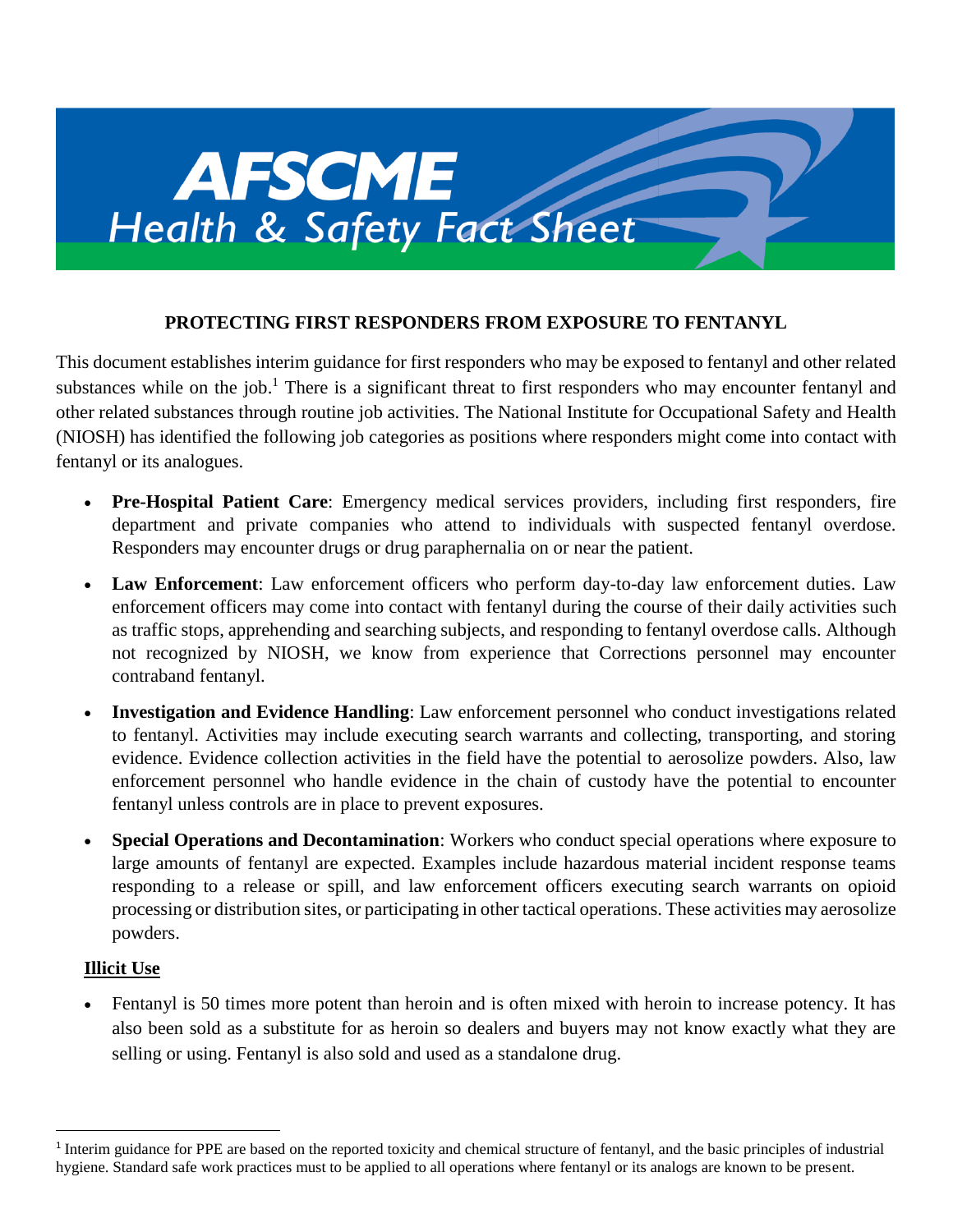### **Routes of Exposure**

Fentanyl can be inhaled in powder form, orally ingested through pills, mixed with liquid and injected and rapidly absorbed both orally and through the skin using blotter paper and patches. Due to the high potency of fentanyl and fentanyl-related substances, exposure to small quantities can cause serious negative health effects, respiratory depression and even death. Do NOT use alcohol-based hand sanitizer or chlorine-bleach to clean contaminated skin as they may enhance skin absorption of fentanyl.

# **Worker Training**

Responders who perform jobs where fentanyl or its analogues are reasonably anticipated to be present should receive special training in conducting an on-scene risk assessment related to fentanyl and its analogues and demonstrate an understanding of the following:

- How to recognize the form and determine the quantity of the suspected fentanyl and other drugs.
- When to use Personal Protective Equipment (PPE); what PPE is necessary; how to properly put on, use, take off, properly dispose of, and maintain PPE; and the limitations of PPE.
- What the potential exposure routes are for fentanyl and its analogues.
- How to recognize the signs and symptoms of opioid exposure.
- When and how to seek medical help.

### **Scene Risk Assessment**

First responders should determine the risk level based on a scene risk assessment of the specific mission responsibilities and work environment that include the presence of hazards and the likelihood of exposure. Do not conduct field tests when fentanyl substances are suspected. Upon arrival, personnel should carefully examine the environment and situation before proceeding. This risk assessment should consider:

- The available information regarding the potential presence of synthetic opioids;
- The first responder's duration of exposure to materials;
- Person is unconscious and cause is unknown;
- Form of drugs exposed e.g. pill vs powder; and
- Packaging of drugs present on the person e.g. pill containers, folded pieces of paper.

# **Personal Protective Equipment**

The following table provides PPE recommendations for protection against fentanyl and its analogues. Identifying the PPE appropriate for the risk is done by first selecting the correct job category, as defined above, and then the level of exposure anticipated. Exposure levels are defined as follows:

- **Minimal**: Response to a situation where it is suspected that fentanyl may be present but no fentanyl products are visible
	- o Example: An EMS response to a suspected fentanyl overdose or law enforcement operation where intelligence indicates fentanyl products are suspected but are not visible on scene

2  $\|$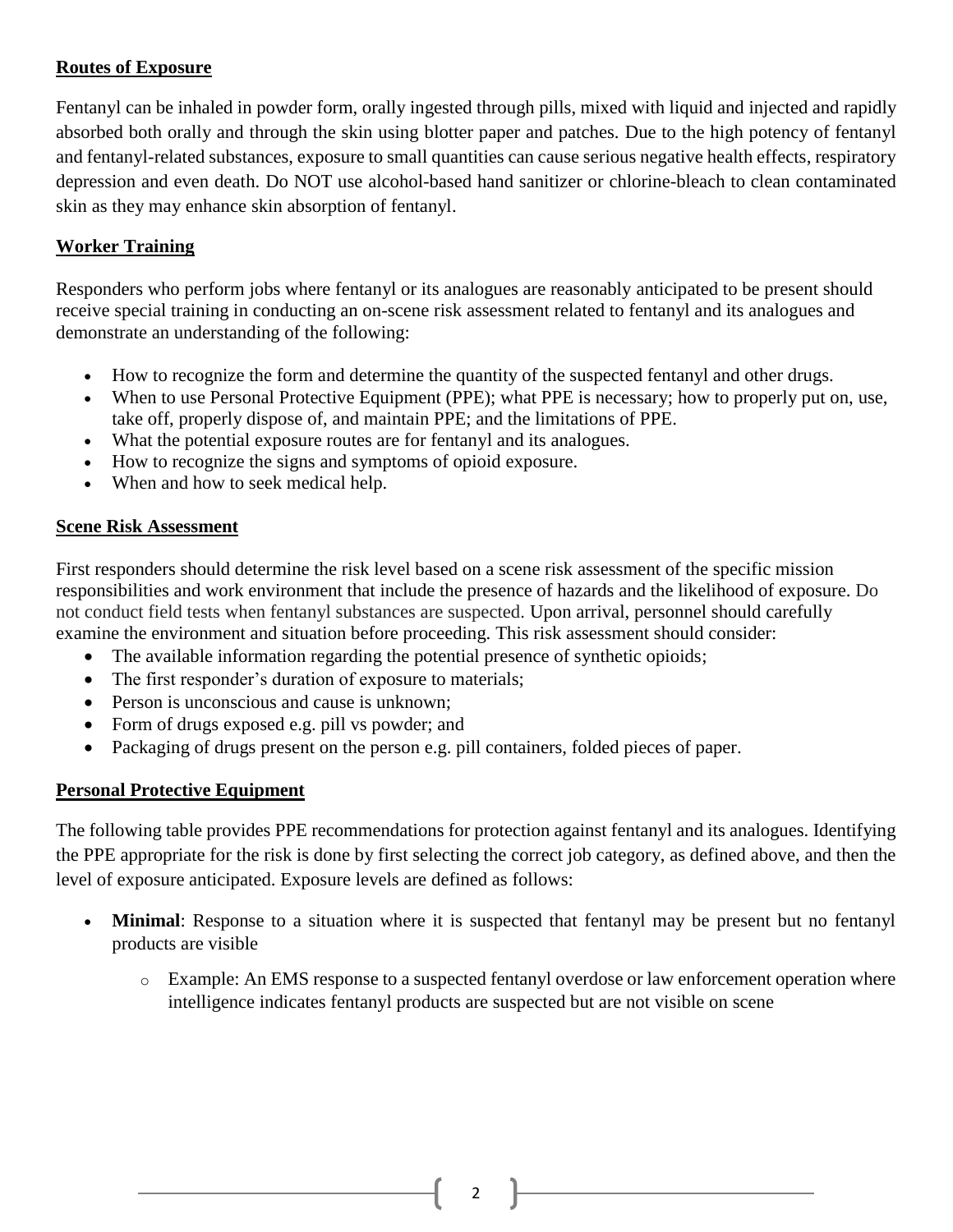- **Moderate**: Response to a situation where small amounts of fentanyl products are visible
	- o Example: An EMS response to a suspected fentanyl overdose or law enforcement operation where fentanyl products are suspected and small amounts are visible on scene
- **High**: Response to a situation where liquid fentanyl or large amounts of fentanyl products are visible
	- o Example: A fentanyl storage or distribution facility, fentanyl milling operation, or fentanyl production laboratory

It is important to recognize that the exposure level initially selected can change and PPE should be adjusted accordingly. Additionally, higher levels of PPE may be necessary to protect responders from exposure to other chemicals that may also be present in addition to fentanyl.

These recommendations cover examples of common exposures, but are not intended to prescribe PPE for every responder or exposure or discuss all PPE options. In all cases, employers must identify hazards to which their workers might be exposed and provide appropriate PPE to protect them. All PPE should be used in accordance with OSHA's PPE standard [\(29 CFR 1910.132\)](https://www.osha.gov/pls/oshaweb/owadisp.show_document?p_table=STANDARDS&p_id=9777). When required, respirator use should be in the context of a comprehensive respiratory protection program in accordance with the OSHA respiratory protection standard [\(29](https://www.osha.gov/pls/oshaweb/owadisp.show_document?p_table=STANDARDS&p_id=12716)  [CFR 1910.134\)](https://www.osha.gov/pls/oshaweb/owadisp.show_document?p_table=STANDARDS&p_id=12716) and other requirements. Responders who need to wear respirators must be medically cleared, trained, and fit-tested for respirator use.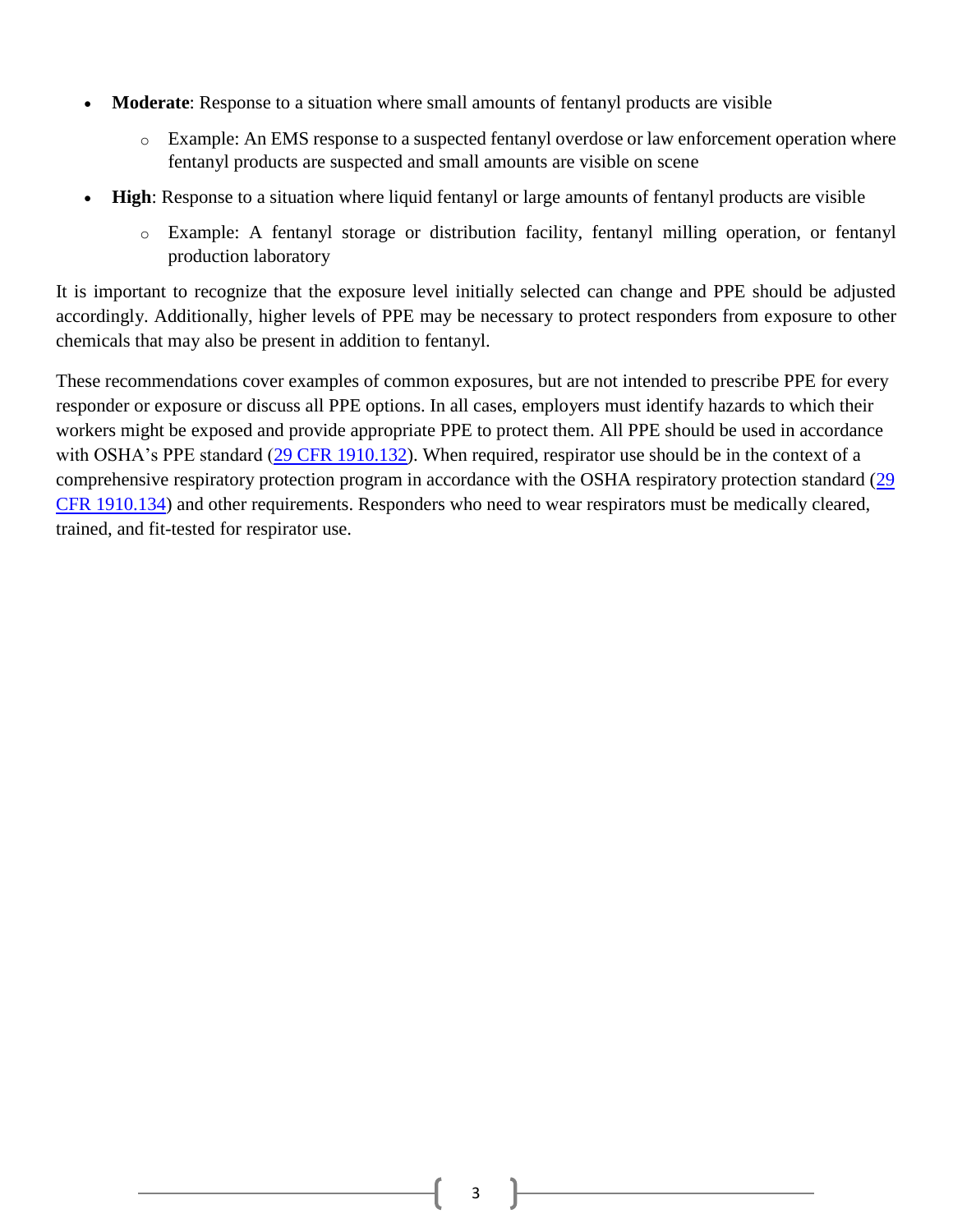# **Personal Protective Equipment Recommendations for Protection Against Fentanyl**

|                                                                               | <b>Pre-Hospital</b><br><b>Patient Care</b> |                  |             | <b>Law Enforcement</b><br><b>Routine Duties</b> |                  |             | <b>Investigations and</b><br><b>Evidence Collection</b> |                  |             | <b>Special Operations</b><br>and Decontamination |                  |             |
|-------------------------------------------------------------------------------|--------------------------------------------|------------------|-------------|-------------------------------------------------|------------------|-------------|---------------------------------------------------------|------------------|-------------|--------------------------------------------------|------------------|-------------|
|                                                                               | Min                                        | <b>Mod</b>       | <b>High</b> | Min                                             | <b>Mod</b>       | <b>High</b> | Min                                                     | <b>Mod</b>       | <b>High</b> | Min                                              | <b>Mod</b>       | <b>High</b> |
| <b>Disposable</b><br>N100, R100 or<br>P100 FFR $1$                            |                                            |                  |             |                                                 |                  |             |                                                         |                  |             |                                                  |                  |             |
| <b>Elastomeric</b><br>APR <sup>2</sup>                                        |                                            |                  |             |                                                 |                  |             |                                                         | ●                |             |                                                  | $\bullet$        |             |
| PAPR <sup>3</sup>                                                             |                                            |                  |             |                                                 |                  |             |                                                         |                  |             |                                                  | ●                |             |
| SCBA <sup>4</sup>                                                             |                                            |                  |             |                                                 |                  |             |                                                         |                  | П           |                                                  |                  | ٠           |
| Safety<br>Goggles/<br>Glasses <sup>5</sup>                                    |                                            |                  |             |                                                 |                  |             |                                                         |                  |             |                                                  |                  |             |
| Nitrile Gloves <sup>6</sup>                                                   | $\blacktriangle$                           | $\blacktriangle$ |             | $\blacktriangle$                                | $\blacktriangle$ |             | $\blacktriangle$                                        | $\blacktriangle$ |             | $\blacktriangle$                                 | $\blacktriangle$ |             |
| <b>Nitrile Gloves,</b><br><b>Double or Use</b><br>of Thicker<br><b>Gloves</b> |                                            |                  |             |                                                 |                  |             |                                                         |                  |             |                                                  |                  |             |
| Wrist/Arm<br>Protection <sup>7</sup>                                          |                                            |                  |             |                                                 | $\blacktriangle$ |             |                                                         | $\blacktriangle$ |             |                                                  | $\blacktriangle$ |             |
| <b>Particulate</b><br><b>Hazard</b><br><b>Protective</b><br><b>Ensemble</b>   |                                            |                  |             |                                                 |                  |             |                                                         |                  |             |                                                  |                  |             |
| <b>Chemical</b><br><b>Hazard</b><br><b>Protective</b><br><b>Ensemble</b>      |                                            |                  |             |                                                 |                  |             |                                                         |                  |             |                                                  |                  |             |

1. FFR: Filtering facepiece respirator, N: not resistant to oil, P: oil-proof, R: resistant to oil

2. APR: Air-purifying respirator

3. PAPR: Powered air-purifying respirator

4. SCBA: Self-contained breathing apparatus

5. Face and eye protection is recommended when the respirator does not provide this type of protection

6. Powder-free nitrile gloves

7. Wrist/arm protection may include one or more of the following: on-duty uniform with sleeves, sleeve covers, gowns or coveralls.

#### **KEY**

### **▲ Minimum protection recommended**

**● When an on-scene risk assessment is conducted and higher protection is warranted.**

■ If particulate + gas/vapor hazard is expected above the immediately dangerous to life or health (IDLH) **values or concentration is unknown, SCBA is recommended.**

**NOT RECOMMENDED, REFER SCEEN TO SPECIAL OPERATIONS RESPONSE WORKERS (SUCH AS HAZMAT TEAM)**

### **NOT RECOMMENDED, REFER SCEEN TO SPECIAL OPERATIONS RESPONSE WORKERS (SUCH AS HAZMAT TEAM)**

4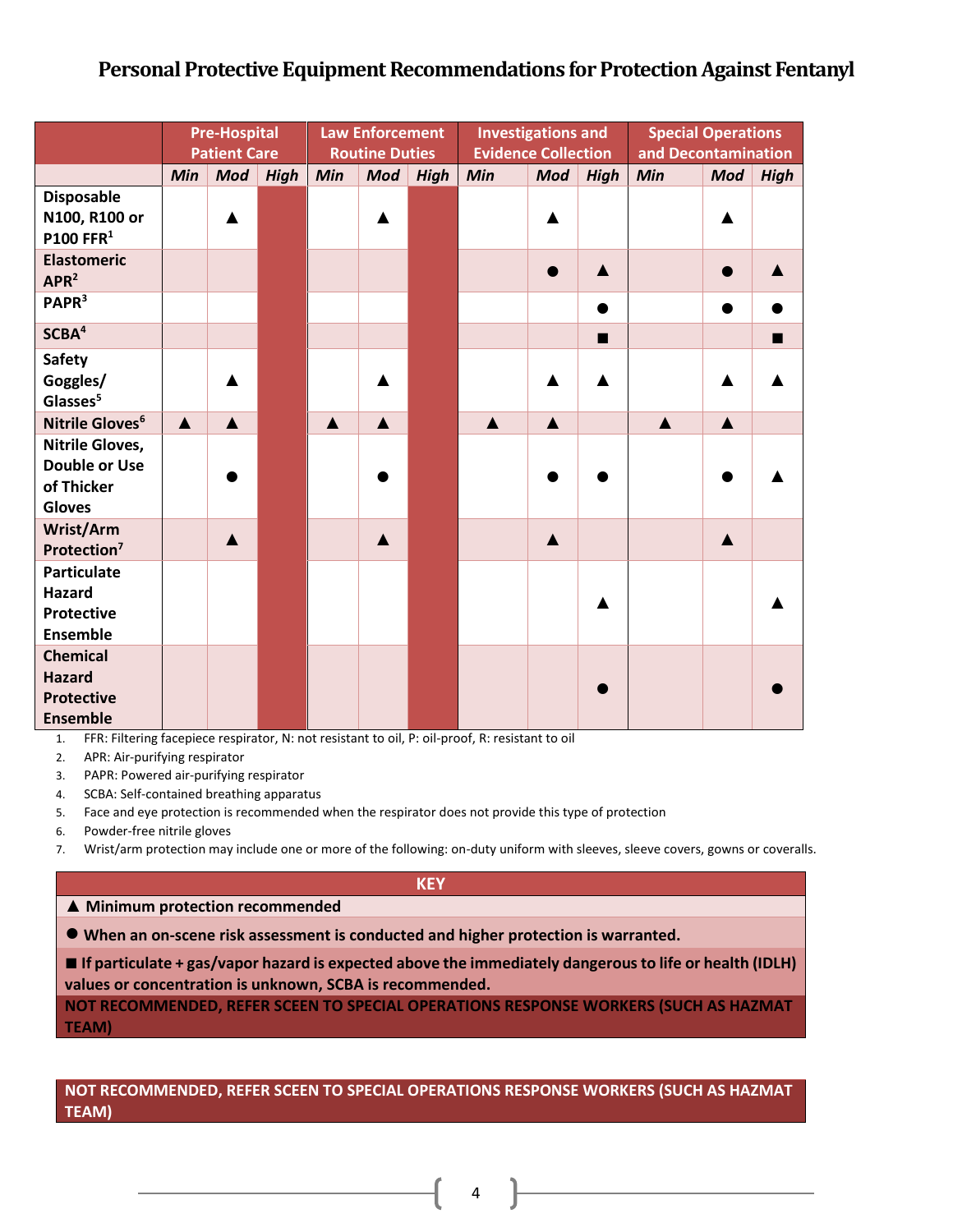### **Decontamination**

The purpose of decontamination is to make an individual and the environment safe by physically removing toxic substances quickly and effectively. Care should be taken during decontamination, because absorbed agents can be released from clothing and skin.

*Individual Decontamination:* The following methods can be used to decontaminate an individual:

- Remove the victim from the contaminated area and into the decontamination area;
- Remove all contaminated clothing and place in a labeled durable 6-mil polyethylene bag;
- Thoroughly wash and rinse (using cold or warm water) the contaminated skin of the victim using a soap and water solution. Be careful not to break the victim's skin during the decontamination process and cover all open wounds;
- Cover the victim to prevent shock and loss of body heat; and
- Move the victim to an area where emergency medical treatment can be provided.

*Environmental Decontamination:* The following methods can be used to decontaminate the environment:

- Avoid touching or walking through the spilled agent. However, if you must, personnel should wear the appropriate PPE (see the *PPE* section of this fact sheet for detailed information);
- Keep combustibles (wood, paper and oil) away from the spilled agent. Use water spray to reduce vapors or divert vapor cloud drift. Avoid allowing water runoff to contact the spilled agent;
- Do not direct water at the spill;
- Stop the spill only if it is possible to do so without risk to personnel;
- Prevent entry into waterways, sewers, basements, or confined areas;
- Isolate the area until aerosolized spray has dispersed; and
- Ventilate the area.

### **First Aid**

*General Information*: Treatment consists of administration of the antidote and aggressive support of respiratory function. Contact Emergency Medical Services immediately if you suspect exposure to fentanyl or any opioid.

*Antidote:* Naloxone has been recommended for treatment of opioid overdose, including those caused by Fentanyl.<sup>2</sup> Naloxone should be used during pregnancy only if the possible benefit outweighs the possible risk to the unborn baby. Naloxone is commonly given intramuscularly or in a spray form through the nasal passage. After 2-3 minutes if there is no responsiveness (no breathing/no pulse/unresponsiveness), or the individual responds but then relapses into respiratory depression, administer another dose of naloxone.

# *Eye:*

 $\overline{a}$ 

- Immediately remove the victim from the source of exposure;
- Wash eyes with a steady stream of tepid water for at least 15 minutes; and
- Seek medical attention immediately.

<sup>&</sup>lt;sup>2</sup> Check your local laws to see if pharmacies in your state can give you take home Naloxone (without bringing in a prescription).